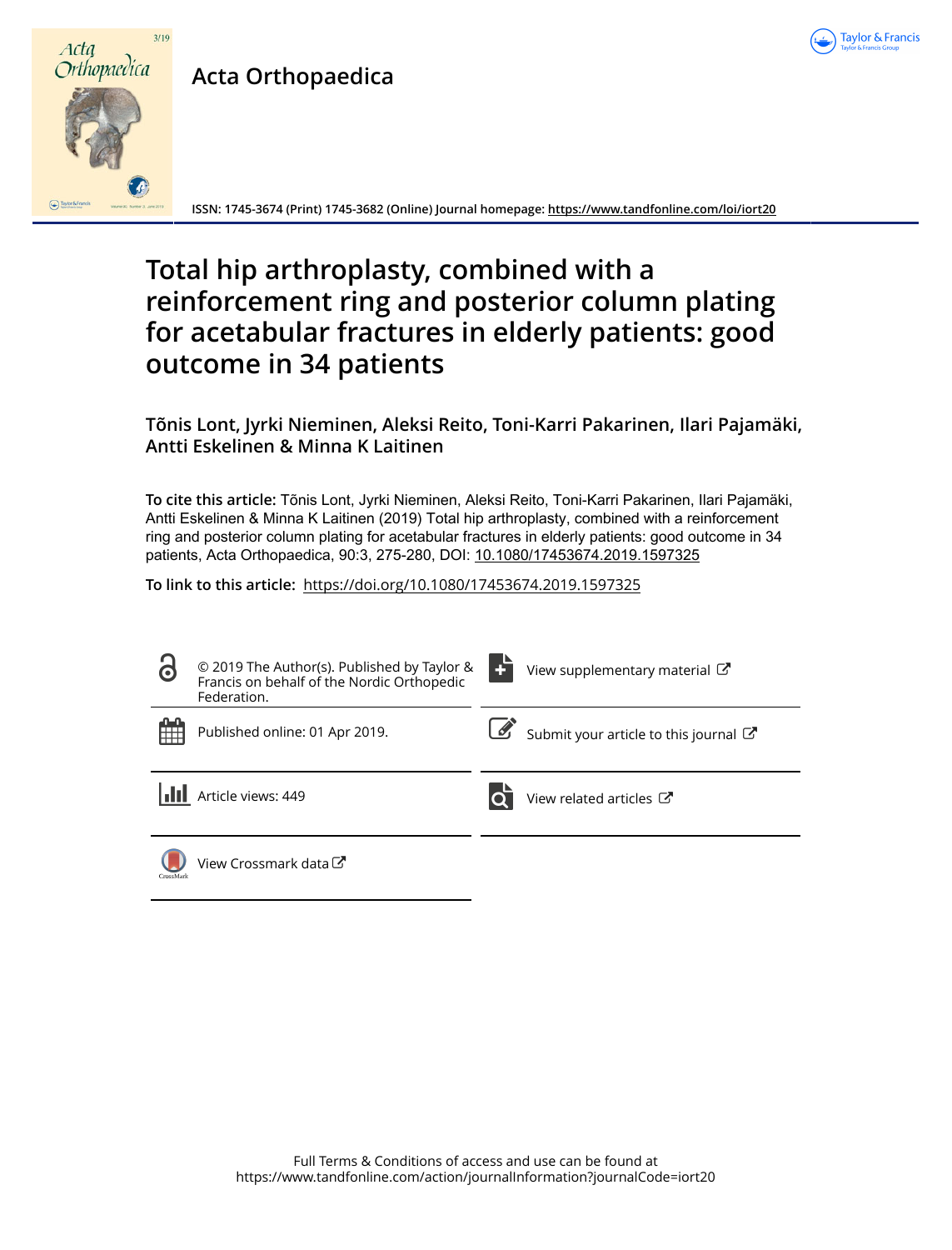### Total hip arthroplasty, combined with a reinforcement ring and posterior column plating for acetabular fractures in elderly patients: good outcome in 34 patients

Tõnis LONT<sup>1</sup>, Jyrki NIEMINEN<sup>1</sup>, Aleksi REITO<sup>2</sup>, Toni-Karri PAKARINEN<sup>1,2</sup>, Ilari PAJAMÄKI<sup>2</sup>, Antti ESKELINEN<sup>1</sup>, and Minna K LAITINEN 3

Background and purpose — Low-energy acetabulum fractures are uncommon, and mostly occur in elderly patients. Determining the optimal operative treatment for such fractures is challenging. Here we investigated whether acutely performed total hip arthroplasty plus posterior column plating (THA) reduced complications and reoperations compared with open reduction and internal fixation (ORIF) in elderly patients with acetabular fractures.

Patients and methods — We retrospectively reviewed the records of 59 patients,  $> 55$  years of age, with complex acetabular fractures, caused by low-energy trauma, treated between January 2008 and September 2017. Of these patients, 34 underwent acute THA, and 25 ORIF alone. Patient and implant survival were compared between groups using Kaplan–Meier survival analysis and Cox multiple regression. Functional outcomes assessed by Oxford Hip Score (OHS) were compared between the THA patients and those 9 ORIF patients who underwent secondary THA due to posttraumatic hip osteoarthritis (OA) during follow-up.

Results — Overall patient survival was 90% (95% CI 82–98) at 12 months, and 64% (CI 47–81) at 5 years. Of 25 ORIF patients, 9 required secondary THA due to posttraumatic OA. Large fragments on the weight-bearing acetabular dome upon imaging predicted ORIF failure and secondary THA. The acute THA group and secondary THA group had similar 12-month OHS.

Interpretation — Acute THA including a reinforcement ring resulted in fewer reoperations than ORIF alone in elderly patients with acetabular fractures. These findings support acute THA as first-line treatment for complex acetabular fractures in elderly patients.

Low-energy acetabulum fractures are rare, and mostly occur in elderly patients with comminuted and complex fracture patterns. They are associated with unfavorable prognostic signs, such as articular impaction and fragmentation, pre-existing osteoarthritis (OA) of the hip, and osteopenia (Anglen et al. 2003, Laflamme et al. 2011). Acetabular fracture treatment depends on the fracture type as well as on patient-related factors, such as comorbidities. Treatment options in elderly patients include a nonoperative approach, open reduction and internal fixation (ORIF), and acute total hip arthroplasty (THA) with or without simultaneous ORIF (Daurka et al. 2014).

Nonoperative treatment is optimal for non-displaced fractures and in patients with severe comorbidities (Guerado et al. 2012). Surgery for low-energy displaced acetabular fractures is challenging. Poor bone quality may impede stable osteosynthesis. Poor prognostic indicators for ORIF include anteromedial dome impaction, poor reduction and fixation of the weight-bearing dome, and associated pelvic fractures (Anglen et al. 2003, Laflamme et al. 2011). Recent reports describe promising results with the combination of THA and ORIF (Boelch et al. 2017, Ortega-Briones et al. 2017, Salama et al. 2017). However, no study has compared the outcomes of these different treatment options; the optimal treatment for low-energy comminuted acetabular fractures in the elderly population remains unclear.

In this retrospective study we examined whether acutely performed THA including posterior column plating would result in fewer complications and reoperations than ORIF alone in elderly patients with comminuted acetabular fractures. In addition we compared functional outcome Oxford Hip Score between patients healed by THA and patients healed with secondary THA after a failed ORIF.

*© 2019 The Author(s). Published by Informa UK Limited, trading as Taylor & Francis Group, on behalf of the Nordic Orthopedic Federation. This is an Open Access article distributed under the terms of the Creative Commons Attribution License (http://creativecommons.org/licenses/by/4.0/), which permits unrestricted use, distribution, and reproduction in any medium, provided the original work is properly cited. DOI 10.1080/17453674.2019.1597325*

<sup>&</sup>lt;sup>1</sup> Coxa Hospital for Joint Replacement, Tampere, Finland; <sup>2</sup> Department of Orthopaedics and Traumatology, Unit of Musculoskeletal Surgery, Tampere University Hospital, Tampere, Finland; <sup>3</sup> Department of Orthopaedics and Traumatology, Helsinki University Hospital, Helsinki, Finland Correspondence: tonis.lont@coxa.fi

Submitted 2018-09-23. Accepted 2019-02-22.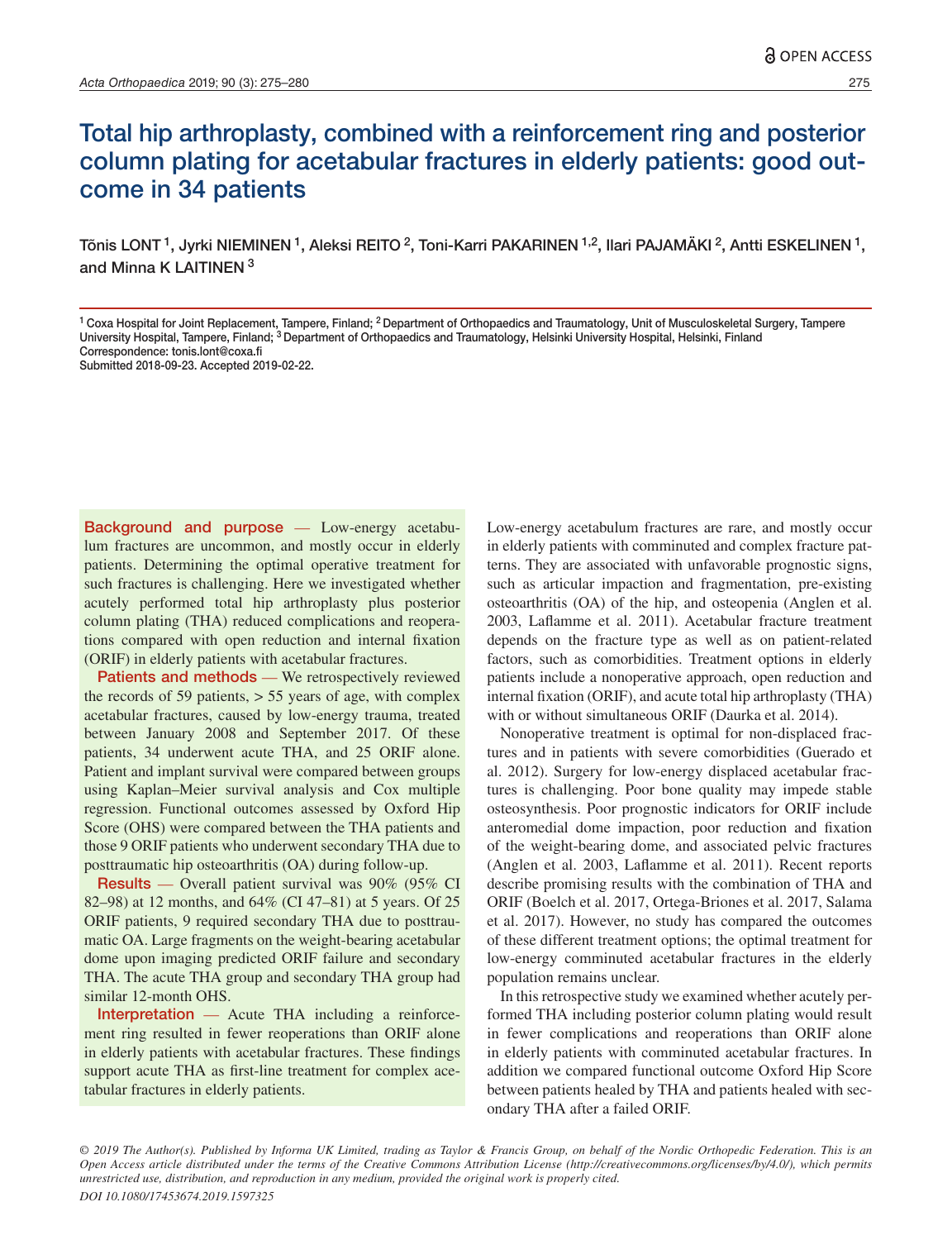276 *Acta Orthopaedica* 2019; 90 (3): 275–280



Figure 1. Fracture patterns according to Letournel classification.

#### Patients and methods

We retrospectively reviewed the records of all patients over 55 years of age who were diagnosed with and treated for a low-energy comminuted acetabular fracture at our hospitals between January 1, 2008, and September 1, 2017. Patients were identified from a prospectively maintained database that identifies and records all patients referred to and managed in the unit. The study population comprised 59 patients, of whom 25 were treated with ORIF alone and 34 with acute THA including posterior column plating. There were no definitive radiographic criteria for the treatment of patients with either ORIF or THA. Patients who underwent ORIF were treated at the Tampere University Hospital, Tampere, Finland. All patients who underwent THA were operated on at the Coxa Hospital for Joint Replacement, Tampere, Finland, which performs all arthroplasties in the same region. Both hospitals are located in the same building and share the same emergency room. Acute trauma patients are discussed and treatment decisions are made in a collective meeting pragmatically by treating physicians.

Fracture patterns according to Letournel classification were determined based on preoperative radiographs (Figure 1). The majority of patients exhibited a complex T-type fracture with central femoral head protrusion (Figures 2). Patient demographics were similar between the treatment groups, except that follow-up was longer in the ORIF group than in the THA group. Based on the Charlson Comorbidity Index (CCI), patients in the THA group tended to have more severe comorbidities than patients in the ORIF group, but this difference was not statistically significant (median CCI of 5 vs. 4; p  $= 0.1$ ). A causal directed acyclic graph was used to investigate confounding factors (Figure 3, see Supplementary data). Table 1 summarizes the patient characteristics.

ORIF procedures were performed by senior pelvic trauma surgeons. Patients were administered preoperative antibiotic prophylaxis, and placed under general anesthesia. Surgery was initiated with the patient in a supine position. An anterior



Figure 2. A. 75-year-old patient with T-type fracture and central protrusion of the femoral head. Red line indicates the Gull sign. B. Computed tomography showing quadrilateral surface comminution and central protrusion of femoral head.

C. The same patient at last follow up. The femoral head had been morsellized and used as filling



intrapelvic (AIP) approach was used through a low midline incision. When necessary, a lateral window/first window of an ilioinguinal approach was used to fix the anterior and lateral parts of the pelvis. Thereafter, the patient was repositioned into the lateral decubitus position, and a Kocher–Langenbeck approach was used to access the posterior acetabular fracture components, when necessary.

Acute THA was performed by experienced revision arthroplasty surgeons together with pelvic trauma surgeons. Patients were placed under spinal anesthesia, and a dose of preoperative antibiotic prophylaxis was infused 30 min prior to surgery. A Kocher–Langenbeck approach was used. The posterior column was supported by adding posterior column plating and a GAP II reinforcement ring (Stryker, Mahwah, NJ, USA).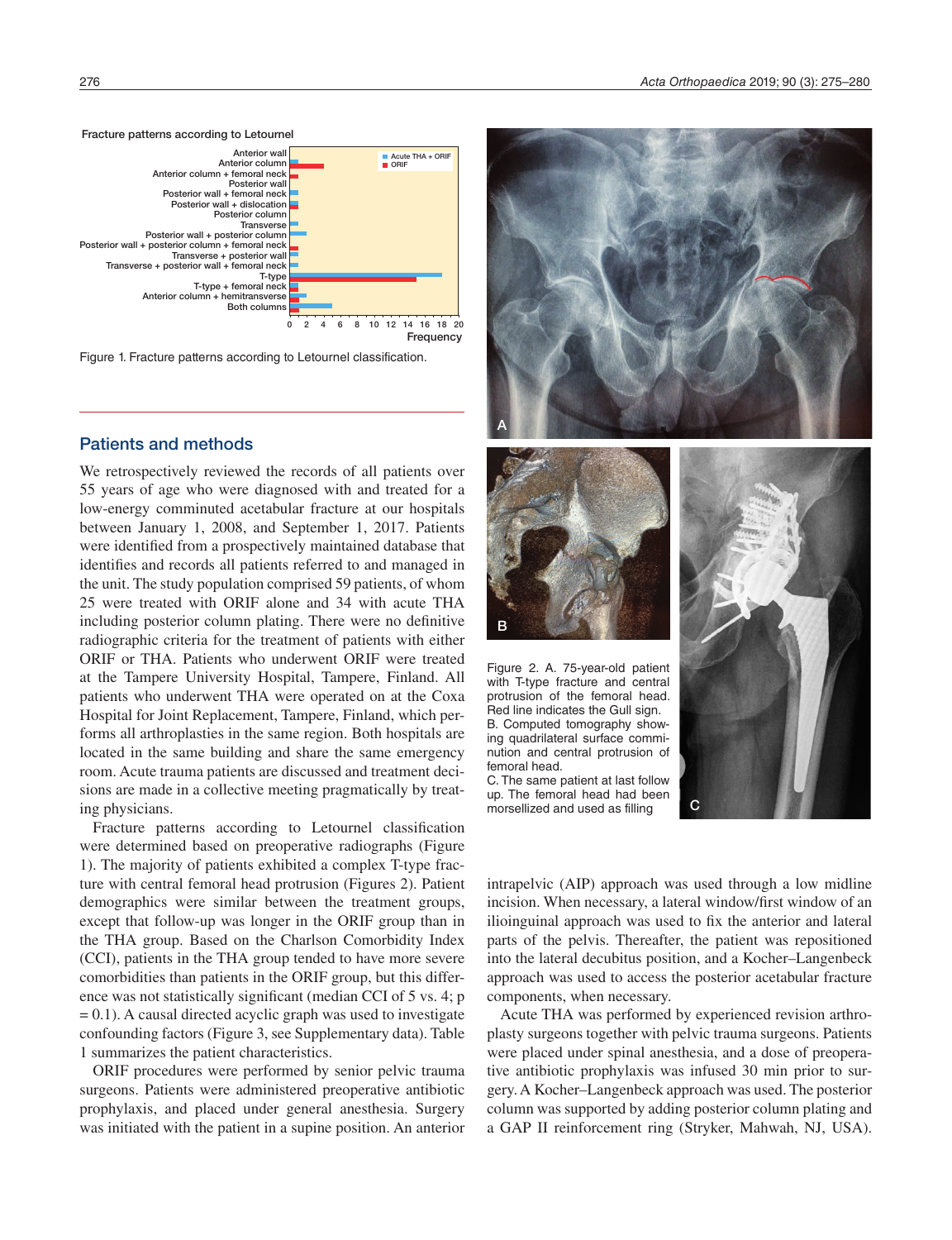Table 1. Patient demographics. Values are mean (range) unless otherwise specified

| Characteristic              | Total            | Primary operative strategy<br>$THA + ORIF$ | ORIF only        | p-value |
|-----------------------------|------------------|--------------------------------------------|------------------|---------|
| Number                      | 59               | 34                                         | 25               |         |
| Age                         | 70 (56–92)       | 71 (56-92)                                 | $69(58 - 83)$    | 0.2     |
| Follow-up, years            | $2.6(0-9)$       | $1.4(0-6)$                                 | $4.2(0-9)$       | 0.01    |
| <b>BMI</b>                  | 26 (15-42)       | $25(15-42)$                                | 26 (20 - 36)     | 0.2     |
| Women, n                    | 17               | 10                                         | $\overline{7}$   | 0.4     |
| Estimated blood loss, L     | $1.2(0.4 - 2.7)$ | $1.1(0.4 - 2.7)$                           | $1.4(0.3 - 3.7)$ | 0.4     |
| Operating time, min         | 190 (97-321)     | 169 (97-310)                               | 218 (120-321)    | 0.01    |
| Stem, n                     |                  |                                            |                  | 0.01    |
| Cementless                  | 22               | 13                                         | 9                |         |
| Cemented                    | 21               | 13                                         |                  |         |
| Acetabular component, n     |                  |                                            |                  | 0.01    |
| Cemented                    | 3                | 3                                          | $\mathbf 0$      |         |
| Cemented constrained        | 34               | 31                                         | 3                |         |
| Cementless                  | 6                | $\Omega$                                   | 6                |         |
| Heart disease, n            | 14               | 8                                          | 6                | 0.6     |
| Neurologic disease, n       | 10               | $\overline{7}$                             | 3                | 0.3     |
| Alcohol abuse, n            | 6                | 5                                          | $\mathbf{1}$     | 0.2     |
| Diabetes, n                 | 13               | $\overline{7}$                             | 6                | 0.5     |
| Trauma, n                   |                  |                                            |                  | 0.5     |
| Falling from the same level | 45               | 25                                         | 20               |         |
| Fall from high              | 3                | $\overline{c}$                             | 1                |         |
| Motor vehicle accident      | 6                | 5                                          | 1                |         |
| <b>Biking</b>               | 5                | $\overline{a}$                             | 3                |         |
| Complications, n            |                  |                                            |                  | 0.01    |
| Secondary OA leading to THA |                  |                                            | 9                |         |
| <b>Dislocation</b>          |                  | 1                                          |                  |         |
| Periprosthetic fracture     |                  | 1                                          |                  |         |
| Infection                   |                  | 0                                          | $\mathbf{1}$     |         |
| CCI, median                 | 5                | 5                                          | $\overline{4}$   | 0.1     |

THA: total hip arthroplasty; ORIF: open reduction and internal fixation;

BMI: body mass index; OA: osteoarthritis; CCI: Charlson Comorbidity Index

Various components were used in both the femur and acetabulum throughout the study period, depending on the implant selected by the hospital (Table 1). In all acute THA cases, morselized autograft bone transplantation from the resected femoral head was performed using an impaction grafting technique (Hosny et al. 2017). In the first acute THA case, anterior column reduction and fixation was performed using an AIP approach. Additional anterior fixation was not applied in any subsequent patients.

Thromboprophylaxis started at 6 hours postoperatively and continued until 4 weeks postoperatively. Mobilization was started on the first postoperative day. ORIF-treated patients were mobilized with partial-weight-bearing walking aids for 6 weeks, after which full weight-bearing was allowed. For patients who underwent acute THA, the goal was partial weight-bearing for 6 weeks, but if patients were unable to follow restrictions, weight-bearing was allowed as tolerated.

During follow-up visits, patients were clinically evaluated and subjected to pelvic radiographs. The OHS was administered at outpatient clinic visits, or via a routine letter request sent to patients with THA at 12 months. All complications encountered during follow-up were recorded.

#### *Statistics*

Patient and implant survival rates were assessed using the Kaplan–Meier method. Between-group comparisons were performed using the log-rank test. The Cox regression model was used to identify independent factors affecting patient survival. Continuous variables were reported as mean and 95% confidence interval (CI), and compared between groups by t-test. Differences in proportions were assessed using Fisher's exact test. Follow-up time was calculated from the date of surgery to the date of the most recent revision, follow-up, or death. We calculated the CI for relative risks. All analyses were performed using SPSS Statistics 24.0 (IBM Corp, Armonk, NY, USA), and a p-value of  $< 0.05$  was considered significant.

#### *Ethics, funding, and potential conflicts of interest*

This retrospective study was approved by the local chair of the audit department. The study was funded by the Competitive Research Funding of Tampere University Hospital. No competing interests are declared.

#### **Results**

Overall patient survival after fracture was 90% (CI 82–98) at 12 months, and 58% (CI 38–77) at 5 years. In the ORIF group, 12-month survival was 91% (CI 73–100) and 5-year survival was 86% (CI 63–87). In the acute THA group, the respective survival rates were 89% (CI 77–100) and 30% (CI 2–62) (Figure 3). Univariable analysis revealed that mortality was statistically significantly associated to some extent with low CCI, neurological disease, and alcoholism. In multiple regression analysis, all predictors showed plausible effects on mortality, but the null hypothesis could not be rejected based on the HRs and their corresponding CIs.

Of the 25 ORIF patients, 9 developed posttraumatic OA necessitating secondary THA at a median of 12 months (7–37) after fracture surgery. Kaplan–Meier analysis revealed that implant survival was 74% (CI 54–94) at 12 months and 52% (CI 30–75) at 2 years in the ORIF group, and was 100% at 12 months and 91% (CI 74–108) at 2 years in the acute THA group (Figure 4). After adjustment for other variables, ORIF was associated with a hazard ratio (HR) of 12. However, the 95% confidence interval indicated that the data were consistent with a wide range of plausible HRs, from 1.4 to 91.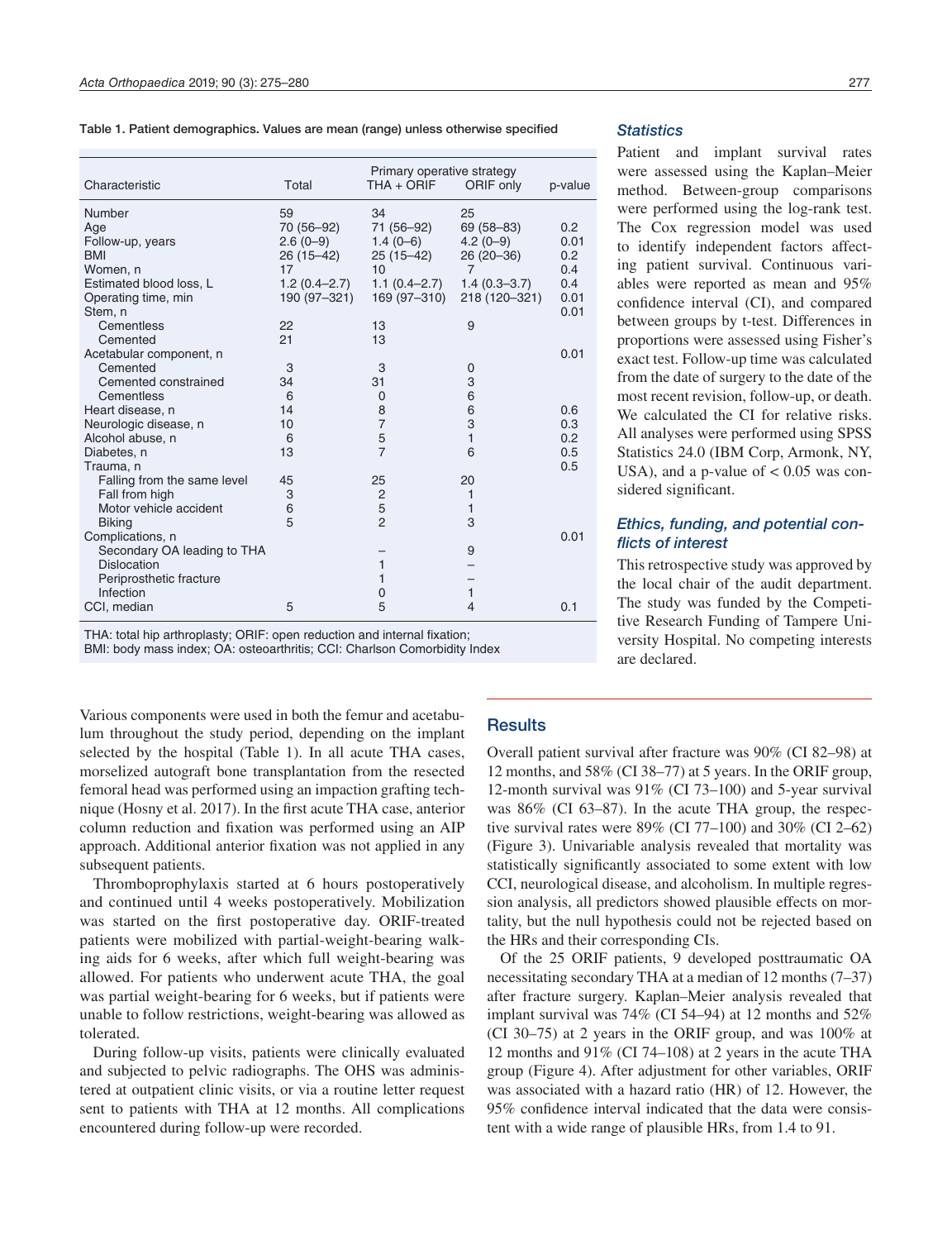Cumulative patient survival





Figure 3. Postoperative patient survival stratified by surgical group.

Figure 4. Implant survival stratified by surgical group.

Table 2. Comparison of patients treated with acute THA+ORIF and those treated by ORIF alone followed by secondary THA due to posttraumatic OA. Values are median (range) unless otherwise specified

|                                 | Acute THA + ORIF secondary THA difference p-value | ORIF with          | Mean |     |  |  |  |
|---------------------------------|---------------------------------------------------|--------------------|------|-----|--|--|--|
| Number                          | 34                                                | 9                  |      |     |  |  |  |
| Age                             | 70 (56–87)                                        | 65 (58-74)         | 3    | 0.1 |  |  |  |
| Follow-up, months               | 15 (1–82)                                         | 72 (15-113)        | 3    | 0.0 |  |  |  |
| <b>BMI</b>                      | 23 (15–42)                                        | $28(21-33)$        |      | 0.4 |  |  |  |
| Women, n                        | 10                                                | 3                  |      |     |  |  |  |
| Estimated blood loss, L         | $1.1(0.4 - 2.7)$                                  | $1.1(0.700 - 2.0)$ | 60   | 0.8 |  |  |  |
| Operating time, min             | 169 (97-310)                                      | 143 (100-269)      | 26   | 0.2 |  |  |  |
| Oxford Hip Score at 12 months   | $41(33 - 46)$                                     | $42(6 - 48)$       | 2    | 0.3 |  |  |  |
| Trauma, n                       |                                                   |                    |      | 0.4 |  |  |  |
| Falling from the same level     | 25                                                | 6                  |      |     |  |  |  |
| Fall from high                  | 2                                                 |                    |      |     |  |  |  |
| Motor vehicle accident          | 5                                                 |                    |      |     |  |  |  |
| Biking, n                       | $\overline{2}$                                    | $\overline{2}$     |      |     |  |  |  |
| Complications, n                |                                                   |                    |      | 0.2 |  |  |  |
| Infection                       |                                                   | $\overline{2}$     |      |     |  |  |  |
| <b>Dislocation</b>              |                                                   |                    |      |     |  |  |  |
| Periprosthetic fracture         |                                                   |                    |      |     |  |  |  |
| For abbreviations, see Table 1. |                                                   |                    |      |     |  |  |  |

All ORIF-treated patients showed good reduction quality, with a gap of less than 2–3 mm. Patients with unsuccessful ORIF tended to show a gull/gull-wing radiological sign and a considerable fragment in the acetabular weight-bearing area dome, which was observed in 6 of the 9 patients requiring secondary THA. Among the 16 patients successfully treated with ORIF alone, 2 also exhibited a fragment in the weightbearing dome. The follow-up duration was shorter in the acute THA group than in the ORIF group, with a mean difference in follow-up time of 3 months (CI 2–4) (Table 2). Radiographic follow-up revealed that all fractures healed, and the acetabular autologous bone grafts were well incorporated in patients in the acute THA group (Figure 2C).

Between groups, OHD differed by a mean of 2.1 points (CI  $-2.4$  to 6.6). The OHS exceeded 37 points in 75% of patients. In the acute THA group, 2 patients developed complications: 1 patient had a periprosthetic fracture leading to femoral component revision, and 1 patient had recurrent dislocations that were treated with closed reductions. In the secondary THA group, 2 patients developed deep infections leading to two-stage revision arthroplasty. These groups are compared in Table 2.

#### **Discussion**

Osteoporotic fragility fractures, especially in the pelvic area, are increasingly common as the elderly population grows (Kim et al. 2015, Rinne et al. 2017). Fragility fractures are more frequently comminuted, and these fractures and low bone quality are associated with poor outcomes with ORIF; thus, the operative strategy differs from that used in younger patients with good bone quality (Anglen et al. 2003, Ferguson et al. 2010, Salama et al. 2017). Recently, the more straightforward approach of acute THA combined with ORIF has gained popularity as an alternative to tedious and time-consuming fracture reduction and internal fixation with osteosynthesis (Boelch et al. 2017, Ortega-Briones et al. 2017, Salama et al. 2017). In our retrospective study, we compared ORIF and acute THA for the treatment of osteoporotic acetabular fractures in elderly patients. We found that acute THA including posterior column plating with a reinforcement ring resulted in a

low complication rate and carried a low risk for revision. This appears to be a safe procedure in elderly patients with comminuted low-energy fractures of the acetabulum. ORIF alone carried a relatively high risk of posttraumatic OA necessitating a secondary THA.

To our knowledge, this is the first study to directly compare the two most common treatment options for these fractures. The reasons to choose acute THA over more conventional osteosynthesis may not be obvious. Risk factors for osteosynthesis failure are poorly defined in the literature, but generally include marginal impaction, femoral head damage, severe fracture comminution, and the presence of a gull sign (Anglen et al. 2003, Kreder et al. 2006, Gary et al. 2011,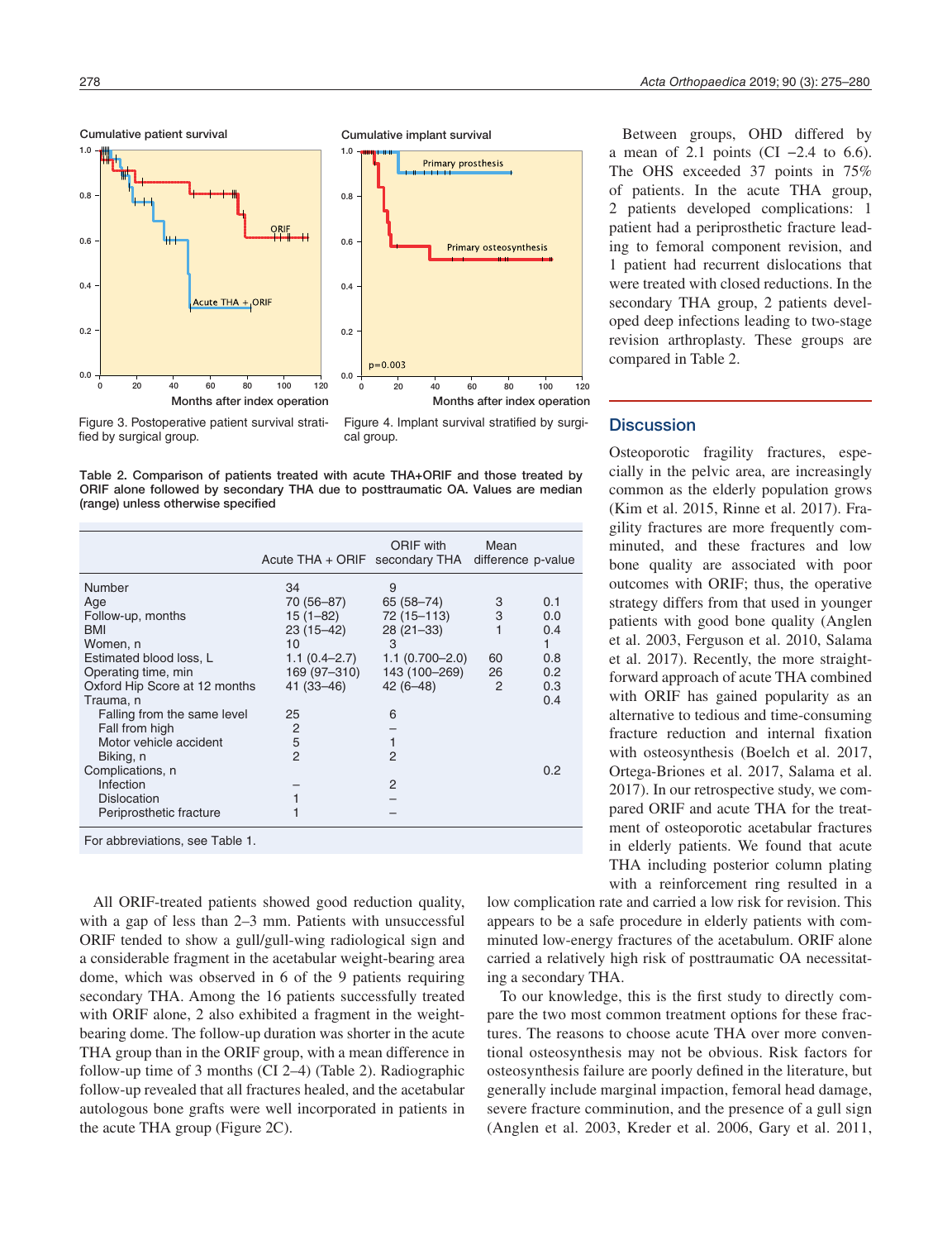Daurka 2014, Li and Tang 2014). In our study, fragment impaction in the acetabular weight-bearing-area dome was a sign of an unfavorable prognosis in ORIF-treated patients, which is in accordance with current literature (Anglen et al. 2003, Laflamme et al. 2011). A large fragment in the anteromedial dome was detected upon imaging in 6 of the 9 patients who were initially treated with ORIF and subsequently required secondary THA. The overall rate of secondary THA in the ORIF group was one-third in our study, which is much higher than the 10% rate reported in the literature. However, prior reports have usually included young patients or all fracture types (Tannast et al. 2012). Among elderly patients, the rate of secondary THA after ORIF widely varies from 19% up to as high as 100% in elderly patients with fractures exhibiting femoral head or acetabular impaction. Elderly patients infrequently have both femoral head and acetabular impaction (Kreder et al. 2006, Archdeacon et al. 2013, Clarke-Jenssen et al. 2017). The high rate of secondary THA in our study was likely due to the comminuted fracture patterns seen in our elderly patients. One major issue with ORIF is the prolonged restriction on weight-bearing. Some elderly patients do not comply with the weight-bearing restriction, resulting in either failures or permanent immobilization (Archdeacon et al. 2013).

Patients had a median age of 70, but there were relatively few complications and none leading to perioperative or immediate postoperative death. The rate of infection was generally low, but was higher in the secondary THA group compared with the acute THA group. The rate of dislocation was also surprisingly low in all patients. Only 1 patient in the acute THA group had a recurrent dislocation, which was not revised because the patient evidently abused alcohol. Only the first patient in the acute THA group underwent plate fixation of both the anterior and posterior columns. Increasing evidence supports the practice of using only posterior plating (Anglen et al. 2003, Carroll et al. 2010, Herscovici et al. 2010, Salama et al. 2017). After the first patient, the remaining acute THA cases received plate fixation of only the posterior column, resulting in reduced operation times, an easier approach, and simplified postoperative rehabilitation that diminished postoperative complications. There were no revisions or complications due to instability, supporting the hypothesis that posterior column plating was sufficient to stabilize the pelvis in these patients. Our findings and the current literature emphasize the importance of posterior column stabilization and prevention of central migration during treatment using a posterior column plate and an anti-protrusion cage. It remains unclear why the anterior column does not require fixation (Herscovici et al. 2010, Guerado et al. 2012, Rickman et al. 2012, Boelch et al. 2017, Ortega-Briones et al. 2017, Salama et al. 2017).

Our study has several limitations, including those inherent to its retrospective non-randomized design. Additionally, the number of patients is small, limiting the statistical power of our analyses. Mobility and functional scores were not preoperatively assessed. The results may have also been influenced by the short-term follow-up for the acute THA group. However, a properly conducted survivor analysis that accounted for follow-up time revealed a decreased failure rate in the acute THA group.

The majority of injuries in the present study were caused by low-energy falls from the same level. There were also several injuries involving low-speed bicycle and motor vehicle accidents, but these injuries were mostly caused by patient confusion. The population was most similar to the hip fracture population (Panula et al. 2011), but with an improved overall survival of 90% at 12 months, decreasing to 64% at 5 years. This improved survival might be biased because most fragile patients with acetabular fractures are not considered for operative treatment, and were thus excluded from our study. During the first postoperative year, survival was equal between the 2 treatment groups. Subsequently, the survival rate exhibited a more rapid decrease in the acute THA group compared with the osteosynthesis group, although this difference was not statistically significant. The retrospective design of this study reveals differences in patients between the treatment groups, but also demonstrates the pragmatic decision-making indicated by the CCI. Patients in the acute THA group had more comorbidities, and thus required a long-lasting surgical procedure that avoided the high revision rate in the ORIF group.

The OHS is a validated, reliable, and well-established assessment tool for evaluating the outcome of THA (Dawson et al. 1996). In our study, OHS differed between treatment groups by a mean of 2 points, and did not differ between the acute THA group and the secondary THA group. In a recent study, Hamilton et al. (2018) defined "treatment success" following THA based on an OHS threshold value of 37.5 points, since over 90% of THA patients with an OHS value of over 37.5 points expressed satisfaction with the surgical outcome (Hamilton et al. 2018). In our study, 75% of patients had an OHS exceeding this "treatment success" level, which can be regarded as a good outcome in this older and fragile patient group.

In conclusion, our present results demonstrated that acute THA, performed simultaneously with a reinforcement ring and ORIF, resulted in fewer reoperations, improved implant survival, and yielded a good functional outcome when compared with ORIF alone in elderly patients with complex osteoporotic acetabular fractures. We prefer this acute THA procedure as first-line treatment in this patient population, especially when preoperative radiographs reveal a large dome fragment. However, this surgery is complex and requires a multidisciplinary team with a mixed skill set.

#### *Supplementary data*

Figure 3 is available as supplementary data in the online version of this article, http://dx.doi.org/10.1080/17453674.2 019.1597325